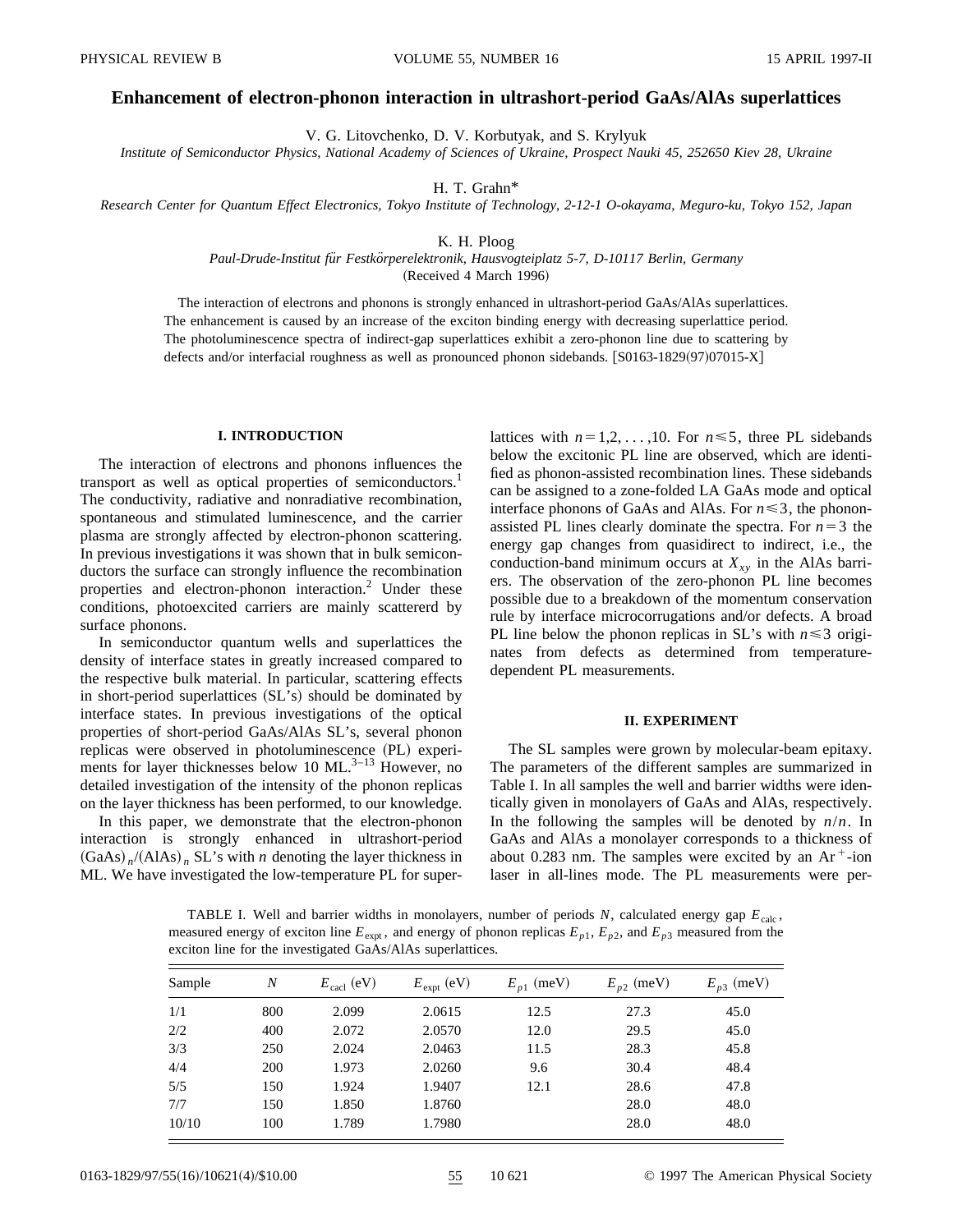formed at 5 K in a He-flow cryostat using a 1-m monochromator  $(600 \text{ lines/mm} \text{ grating})$  and a N<sub>2</sub>-cooled charge coupled device array for detection. The PL lines were fitted with four Gaussians to obtain their respective position, intensity, and full width at half maximum (FWHM). The calculated energy gap was obtained within a Kronig-Penney model. The effective masses used in GaAs  $(AIAs)$  at the  $\Gamma$ point in units of the free-electron mass  $m_0$  were 0.0665 $m_0$  $(0.15m_0)$  for electrons and  $0.377m_0$   $(0.48m_0)$  for heavy holes. At the *X* point we used an electron effective mass of  $1.3m_0$   $(1.1m_0)$ . The value of the conduction-band offset between AlAs and GaAs at the  $\Gamma$  point (*X* point) was 0.982 eV  $(-0.175 \text{ eV})$ . For the valence-band offset we used a value of 0.529 eV.

## **III. RESULTS**

In Fig.  $1(a)$  the photoluminescence spectra recorded at 5 K of five SL's with  $n/n = 1/1, \ldots, 5/5$  are shown. Note that the intensity of the spectra for the  $n/n=4/4, \ldots, 1/1$  SL's have been rescaled by the indicated factor. The overall intensity of the PL lines decreases with decreasing *n*/*n*. However, the distribution of the intensity between the different lines strongly changes when  $n$  is decreased. Figure 1(b) shows the spectrum of the  $3/3$  SL including a fit to four Gaussian lines. The identification of the four lines in the figure will be explained below. For all displayed spectra the PL signal can be described by four Gaussian lines having different energies, intensities, and widths. The energy positions obtained from these fits are listed in Table I.

In Fig.  $2(a)$  the position of the line highest in energy is plotted versus the layer width together with the calculated energy gap. As expected, the energy gap increases with decreasing layer thickness reaching a value of 2.099 eV, which is still below the corresponding value of 2.109 eV for the alloy  $Al_0$ ,  $Ga_0$ ,  $As$ . The experimental data display a clear tendency of saturation below  $n/n = 4/4$ . The validity of a simple Kronig-Penney model has to be questioned in this regime. A more advanced model calculation of the energy gap in this range is necessary to understand the underlying physical process. Nevertheless, this PL line is identified as the indirect excitonic recombination between the  $X_1$  state in the AlAs layer and the heavy-hole ground state  $HH_1$  in the GaAs layer.

In Fig.  $2(b)$  the energy positions of the three lines at lower energies are shown versus the layer thickness. For the samples 7/7 and 10/10 only two, very weak satellites are resolved. The energetic positions of these three lines exhibit a rather weak dependence on the layer thickness. The replica with an energy of 11.5 meV is assigned to a zone-folded LA GaAs phonon based on the observation of these modes in Raman scattering by Spitzer *et al.*<sup>14</sup> in similar samples. Furthermore, zone-folded LA modes have also been observed in magnetotransport measurements of direct-gap GaAs-AlAs superlattices.<sup>15</sup> The other two energies of 28.8 and 46.4 meV are closely related to GaAs and AlAs optical phonons, respectively. However, their energies are considerably lower than those of confined modes originating from bulk LO modes. Therefore, these two energies are assigned to interface phonons, whose energies are typically in this range. For example, an AlAs interface mode with an energy of 46 meV



FIG. 1. (a) Photoluminescence spectra of the  $1/1$ ,  $2/2$ ,  $3/3$ ,  $4/4$ , and 5/5 GaAs/AlAs superlattices at 5 K. The spectra for the 1/1, 2/2, 3/3, and 4/4 SL's have been multiplied by 150, 60, 190, and 20, respectively, in comparison with the 5/5 SL. (b) PL spectra of the 3/3 SL including a fit to four Gaussian lines as indicated in the figure.

has recently been observed in Raman scattering experiments.<sup>16</sup> It has also been reported that interface modes couple very strongly to electrons.<sup>17</sup> The increasing density of interface versus bulk states with decreasing *n* supports this interpretation.

In Fig.  $3(a)$  the relative intensity of the exciton line and its FWHM are plotted versus the layer thickness. The integrated intensity of the PL line is normalized by the total intensity of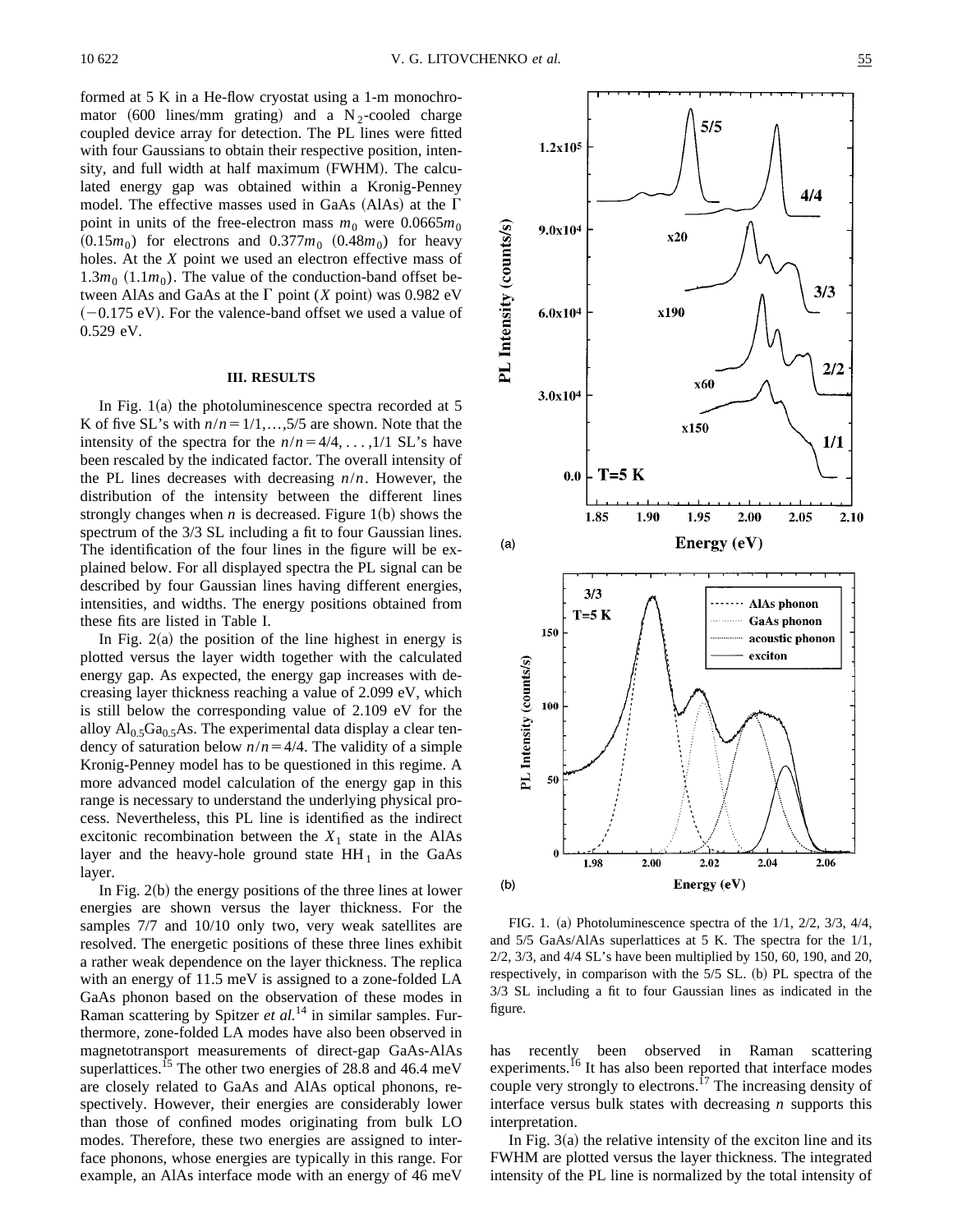

FIG. 2. Energy of the calculated energy gap as well as of the experimentally observed exciton recombination line (a) and energy of the phonon replicas  $(b)$  vs the width of the GaAs/AlAs superlattice layers at  $5 K$ . The horizontal lines in  $(b)$  indicate the maximum phonon energy in bulk GaAs and AlAs.

all PL lines for the respective samples. There is a clear reduction of the relative intensity of the exciton line by one order of magnitude, when the layer thickness is decreased from  $n/n = 7/7$  to 3/3. It increases again by a small amount for 2/2, but finally drops to the lowest value for 1/1. At the same time the FWHM is also reduced from a value of about 13 to 10 meV. The relative intensity, which is removed from the excitonic line, is gained by the PL sidebands.

#### **IV. INTERPRETATION AND DISCUSSION**

The intensity ratio of the phonon replicas  $I_i$  with respect to the exciton line  $I_{ex}$ , are a measure for average number of emitted phonons *N*, which is proportional to the square of the electron-phonon interaction coupling constant  $W_{el-ph}$ . If the intensity of the phonon replicas and of the exciton line are normalized to the total intensity  $I_0$ , the ratio of the normalized intensities  $I_i/I_0$  and  $I_{ex}/I_0$  is independent of the total intensity and equal to the ratio of the absolute intensities  $I_i/I_{\text{ex}}$ . The absolute intensities  $I_i$  and  $I_{\text{ex}}$  of different samples depend on too many experimental parameters such as the laser intensity, the number of layers in the SL, the surface layer, etc., so that it is not useful to compare these quantities. We therefore use the direct ratio of these two intensities as a measure for the average number of emitted phonons. It



FIG. 3. Intensity normalized to the total intensity  $I_0$  as well as full width at half maximum of the exciton line (a) and strength of interaction of electrons with different phonons  $I_i/I_{\text{ex}}$  (b) vs the width of the GaAs/AlAs superlattice layers at 5 K. The dashed line in (b) corresponds to a  $d^{-2}$  dependence.

should be mentioned that for quasidirect-gap SL's, i.e., for  $4 < n < 12$ , the intensities of the zero-phonon line and the phonon replicas depend on the corresponding matrix elements, which are inversely proportional to the splitting of the of the  $\Gamma$  and *X* levels.<sup>6</sup> These matrix elements will vary as the period of the SL changes. However, the variation will be the same for the excitonic and phonon-assisted transitions. This conclusion is supported by time-resolved photoluminescence measurements, which show the same lifetimes for the zero-phonon and phonon-assisted lines. In Fig.  $3(b)$  the quantity  $I_i/I_{ex}$  is plotted versus layer thickness for different values of *i*. The interaction constant exhibits a strong increase for all three phonon lines. For  $n \geq 4$ , the dependence of the two optic-phonon lines follows approximately a  $d^{-2}$ law.

The increase of  $W_{\text{el-ph}}^2$  for  $n \ge 4$  in the case of the LOphonon replicas can be connected with the increase of the exciton binding energy with decreasing layer thickness. Using the qualitative expression for the Fröhlich interaction  $W_{el-ph}^2$  as obtained by Hopfield,<sup>18</sup> the coupling can be expressed as

$$
W_{\text{el-ph}}^2 \propto \frac{1}{a_B^* E_{\text{LO}}} \left( \frac{1}{\epsilon_\infty} - \frac{1}{\epsilon} \right),\tag{1}
$$

where  $a_B^*$  denotes the effective Bohr radius using the effective masses and dielectric constants of the respective mate